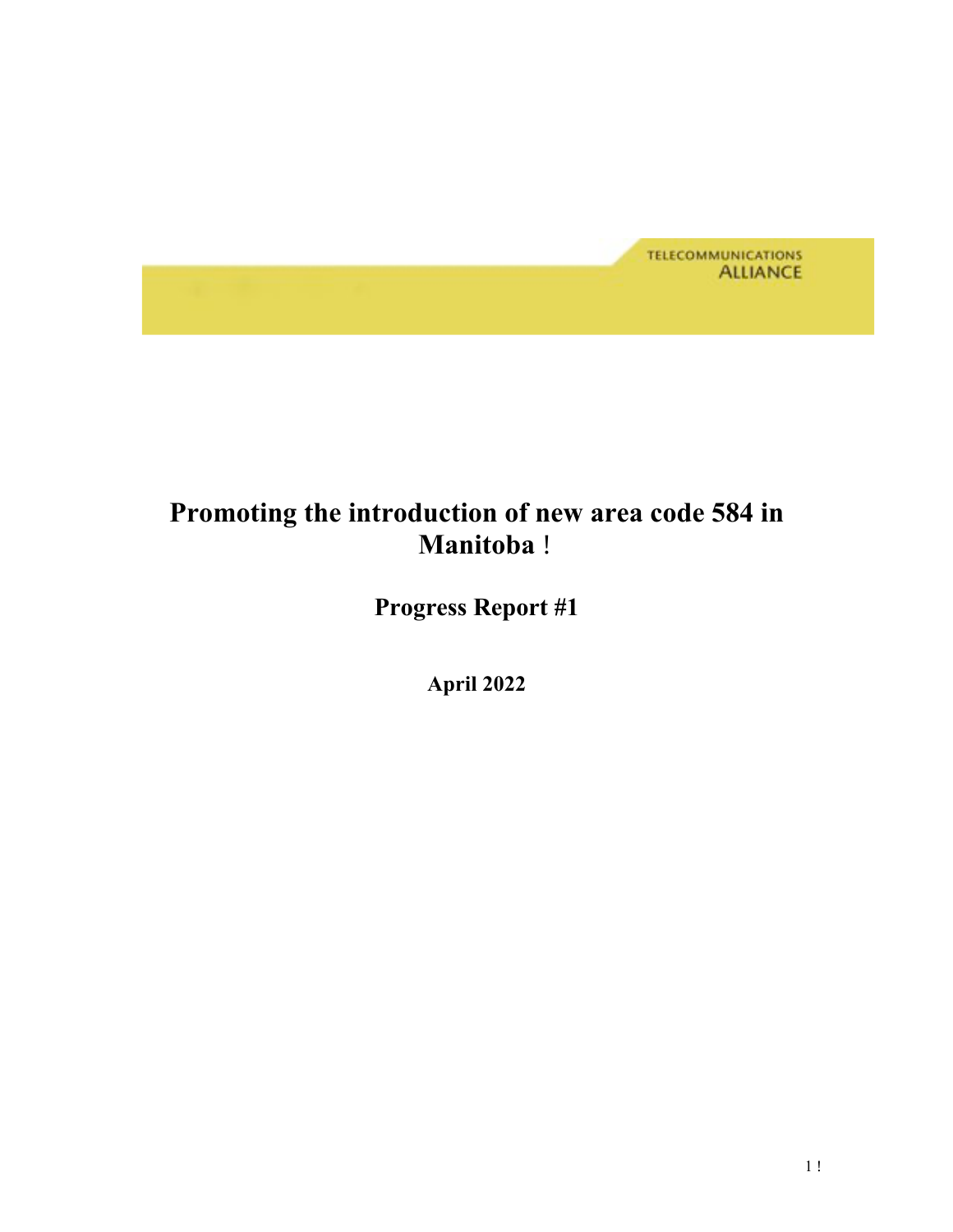This progress report is submitted to the Relief Planning Committee (RPC) and CRTC staff for the Telecommunications Alliance (TA) has undertaken to generate awareness for the introduction of the new 584 area code in Manitoba. Also included in this document are 204/431 overlay project. The report outlines the public relations activities that the the reports submitted by individual carriers.

#### **About the Telecommunications Alliance**

 Canada's major telecommunications service providers have joined forces to develop communications campaign informing the public about the introduction of new area codes in certain calling areas.

### **Communication Strategies**

 Since there are no changes in local dialing patterns, the main component of the communication local media, government, businesses and residents. campaign is to conduct a targeted PR campaign to ensure awareness of the new area code with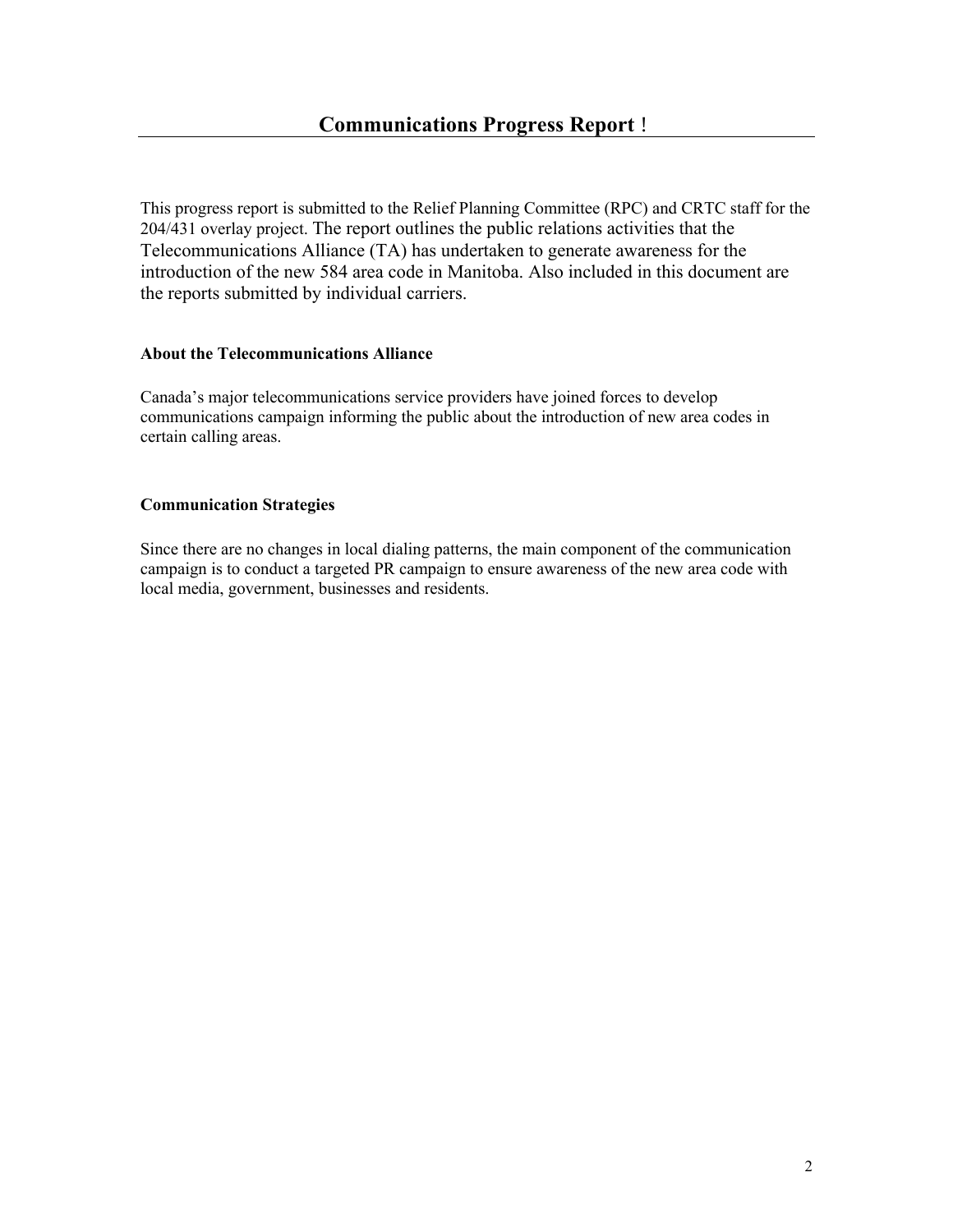## **PROGRESS REPORT** '

## **Activities initiated by the TA**

#### **MARCH 2022**

- • Email notification to Government officials (federal, provincial); Municipalities and Chambers of Commerce
- Media relations
	- Issue of news release

| <b>Timeline</b> | <b>Tactics</b>     | <b>Target</b>                |
|-----------------|--------------------|------------------------------|
| March           | TA web site update | <b>Business and Consumer</b> |
|                 |                    | markets                      |
| March 24        | Media release      | Media                        |
| March 24        | E mail note        | Governments (Federal &       |
|                 |                    | Provincial)                  |
| March 24        | E mail note        | Municipalities, business     |
|                 |                    | associations and other key   |
|                 |                    | stakeholders                 |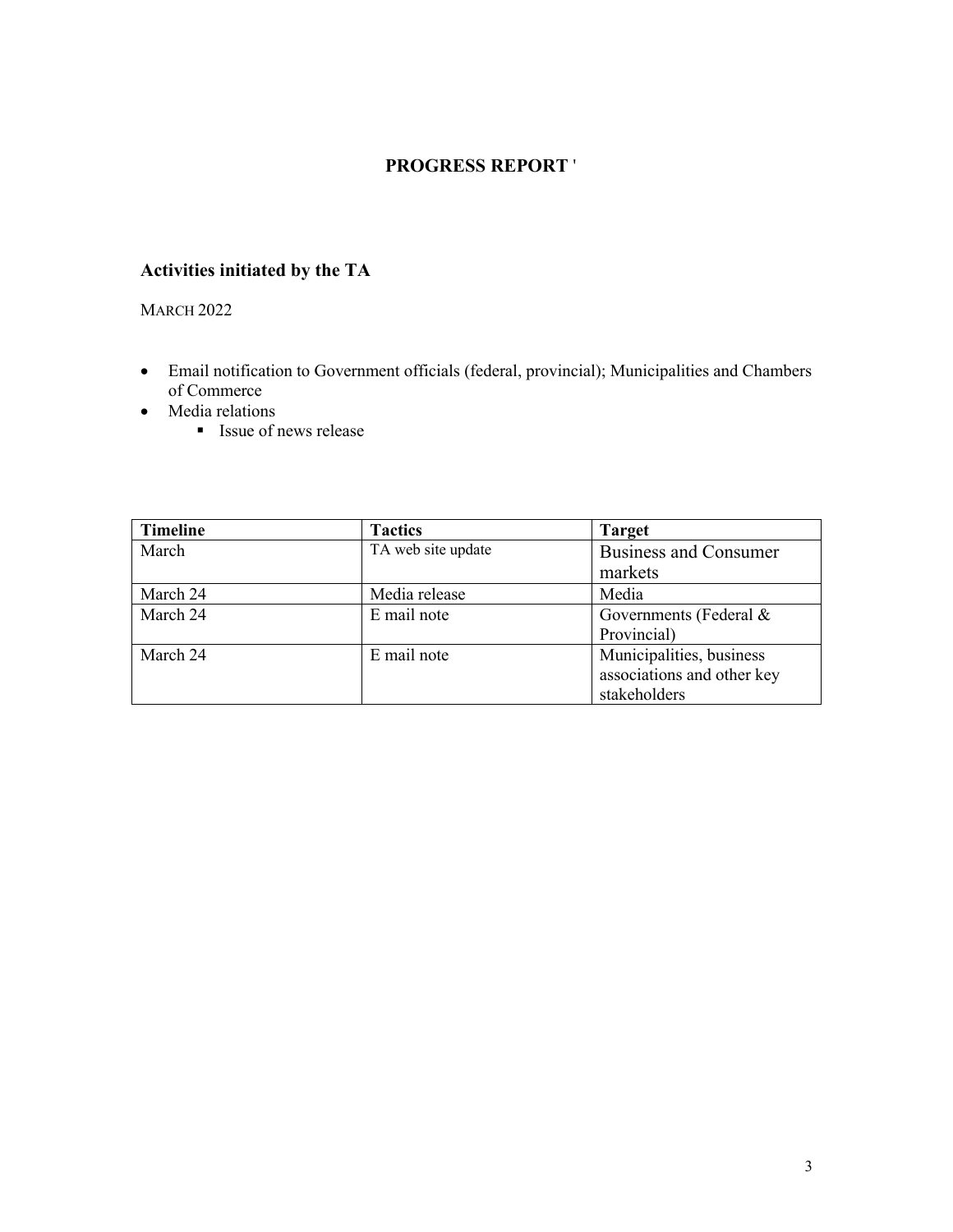## **Annexes**

## **MEDIA COVERAGE -PHASE 1: MARCH 2022**

| <b>Type of</b> | <b>Title of Media</b>                                                                                                                                           | Date of     | Date of   |
|----------------|-----------------------------------------------------------------------------------------------------------------------------------------------------------------|-------------|-----------|
| media          |                                                                                                                                                                 | publication | interview |
|                |                                                                                                                                                                 |             |           |
| Radio          | 610                                                                                                                                                             | March 15    |           |
| Radio          | <b>CHVN</b>                                                                                                                                                     | March 24    |           |
| Radio          | 91,5 fm                                                                                                                                                         | March 24    |           |
| Radio          |                                                                                                                                                                 |             |           |
| TV             | <b>CTV</b> News                                                                                                                                                 |             |           |
| TV             | Radio Canada Fr                                                                                                                                                 |             | March 16  |
| TV             | Bell Media                                                                                                                                                      | March 16    | March 16  |
| TV             | Global news                                                                                                                                                     | March 16    |           |
| Print          |                                                                                                                                                                 |             |           |
| Web            | https://www.winnipegfreepress.com/local/calling-584-manitobas-new-<br>area-code-goes-into-service-in-october-576292202.html                                     | March 15    | March 14  |
| Web            | https://winnipeg.ctvnews.ca/third-area-code-coming-to-manitoba-this-<br>fall-1.5820429                                                                          | March 15    |           |
| Web            | https://accesswinnipeg.com/2022/03/new-manitoba-584-area-code-goes-<br>into-service-in-october/                                                                 | March 15    |           |
| Web            | https://www.reddit.com/r/Winnipeg/comments/tebthj/calling 584 manit<br>obas new area code goes into/                                                            | March 15    |           |
| Web            | https://globalnews.ca/video/8685339/third-area-code-coming-to-<br>manitoba/                                                                                     | March 16    |           |
| Web            | https://www.manitobapost.com/manitoba-news/manitoba-gets-3rd-area-<br>code-123010                                                                               | March 16    |           |
| Web            | https://twitter.com/globalwinnipeg/status/1503849818971680770                                                                                                   | March 16    |           |
| Web            | https://flipboard.com/topic/manitoba/third-area-code-coming-to-<br>manitoba-this-fall/a-<br>drEHo77GSaGy1qMuFUD1ow%3Aa%3A2823982346-<br>5580957960%2Fctvnews.ca | March 16    |           |
| Web            | https://ici.radio-canada.ca/nouvelle/1869597/telephone-indicatif-<br>regional-manitoba-584-octobre-telecommunication                                            | March 17    |           |
| Web            | https://www.newswire.ca/fr/news-releases/nouvel-indicatif-regional-584-<br>au-manitoba-892277859.html                                                           | March 24    |           |
| Web            | https://www.newswire.ca/news-releases/new-area-code-584-in-manitoba-<br>829883790.html                                                                          | March 24    |           |
| Web            | https://winnipeg.ctvnews.ca/third-area-code-coming-to-manitoba-this-<br>fall-1.5820429                                                                          | March 15    |           |
| Web            | https://finance.yahoo.com/news/area-code-584-manitoba-<br>130000800.html                                                                                        | March 24    |           |
| Web            | https://www.iheartradio.ca/610cktb/news/third-area-code-coming-to-<br>manitoba-this-fall-1.17363232                                                             | March 15    |           |
| Web            | https://www.msn.com/fr-ca/actualites/technologie/l-indicatif-régional-<br>584-entrera-en-fonction-plus-tôt-que-prévu-au-manitoba/ar-                            | March 16    |           |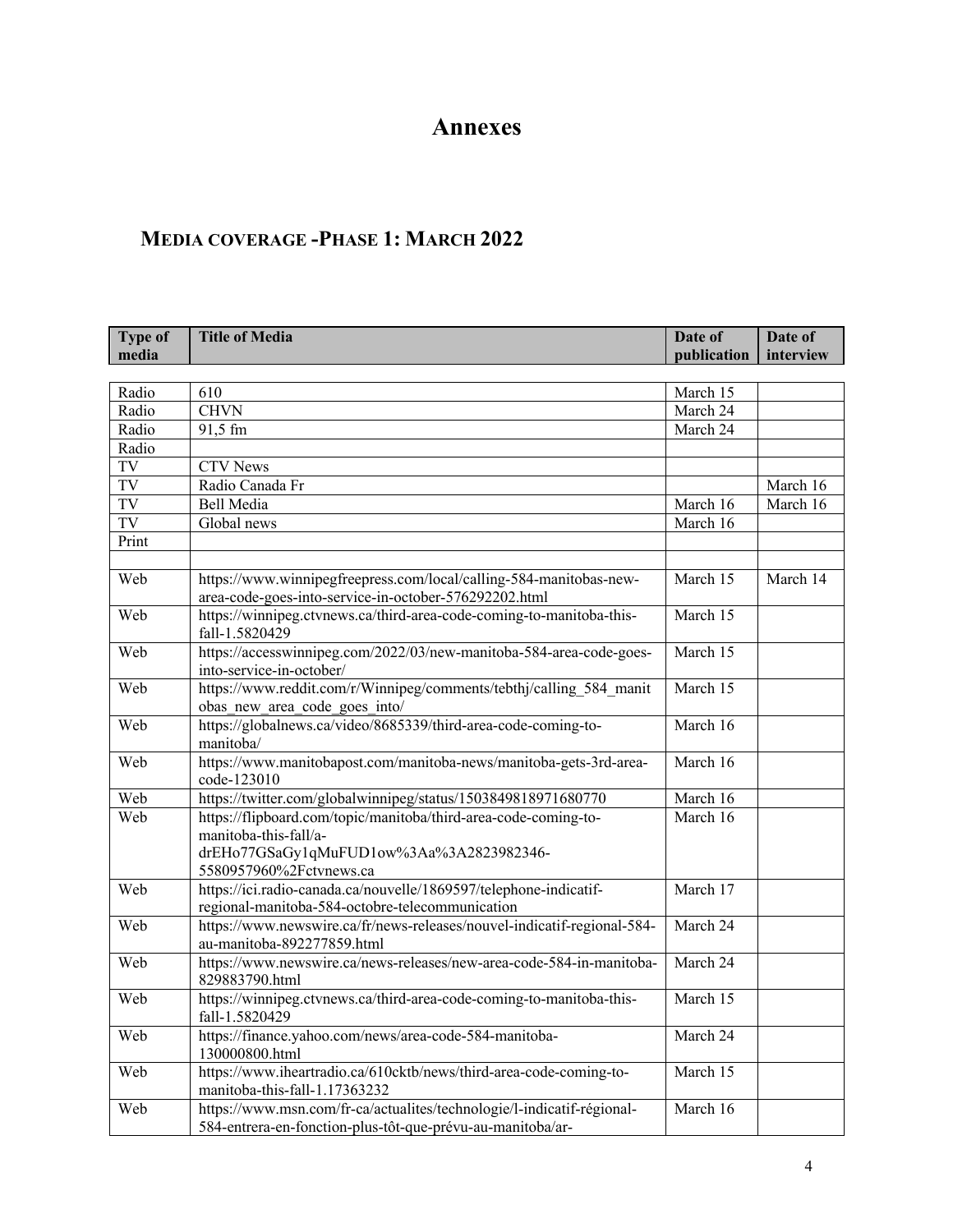|     | AAV9Vbt?li=AAgh0dy&mc cid=2887f232ff&mc eid=2db96ed3b5                                                 |          |  |
|-----|--------------------------------------------------------------------------------------------------------|----------|--|
| Web | https://www.userwalls.com/n/area-code-584-manitoba-3001570/                                            | March 24 |  |
| Web | https://www.todocanada.ca/manitoba-to-get-a-new-area-code-this-year/                                   | March 24 |  |
| Web | https://www.cbc.ca/news/canada/manitoba/manitoba-new-area-code-584-<br>1.6395981                       | March 24 |  |
| Web | https://winnipeg.citynews.ca/2022/03/24/new-584-area-code-to-be-<br>introduced-in-october/             | March 24 |  |
| Web | https://www.chvnradio.com/articles/manitoba-has-3rd-area-code-<br>coming-2-years-sooner-than-expected  | March 24 |  |
| Web | https://apnawinnipeg.com/manitoba-adds-584-as-its-third-area-code-cbc-<br>news/                        | March 24 |  |
| Web | https://qcountryfm.ca/news-weather/news                                                                | March 24 |  |
| Web | https://www.thompsoncitizen.net/local-news/third-area-code-being-<br>added-for-manitoba-oct-29-5195509 | March 24 |  |
| Web | https://www.tmcnet.com/usubmit/-new-area-code-584-manitoba-<br>/2022/03/24/9570218.htm                 | March 24 |  |
| Web | https://www.chrisd.ca/2022/03/25/manitoba-new-584-area-code/                                           | March 24 |  |
| Web | https://mobilesyrup.com/2022/03/24/manitoba-will-get-a-third-area-<br>code-in-october/                 | March 24 |  |
| Web | https://hamkarchan.com/2022/03/25/manitoba-will-get-a-new-584-area-<br>code-in-october/                | March 24 |  |
| Web | https://newsexplorer.net/?#manitoba-will-get-a-new-584-area-code-in-<br>october-s1078233.html          | March 24 |  |
| Web | https://bliteoc.com/manitoba-will-get-a-new-584-area-code-in-october-<br>4308.html                     | March 24 |  |
| Web | https://samacharcentral.com/manitoba-will-get-a-third-area-code-in-<br>october/                        | March 24 |  |
| Web | https://whatsnow.news/le-manitoba-recevra-un-troisieme-indicatif-<br>regional-en-octobre/              | March 24 |  |
| Web | https://www.cbj.ca/municipal-news/?rkey=20220324C6256&filter=4784                                      | March 24 |  |
| Web | http://www.lannonceur.ca/Pages/Nouvelles CNW.php?rkey=20220324C<br>8039&filter=10468                   | March 24 |  |
| Web | http://www.mastheadonline.com/cnw/?rkey=20220324C6256&filter=52<br>07                                  | March 24 |  |
| Web |                                                                                                        |          |  |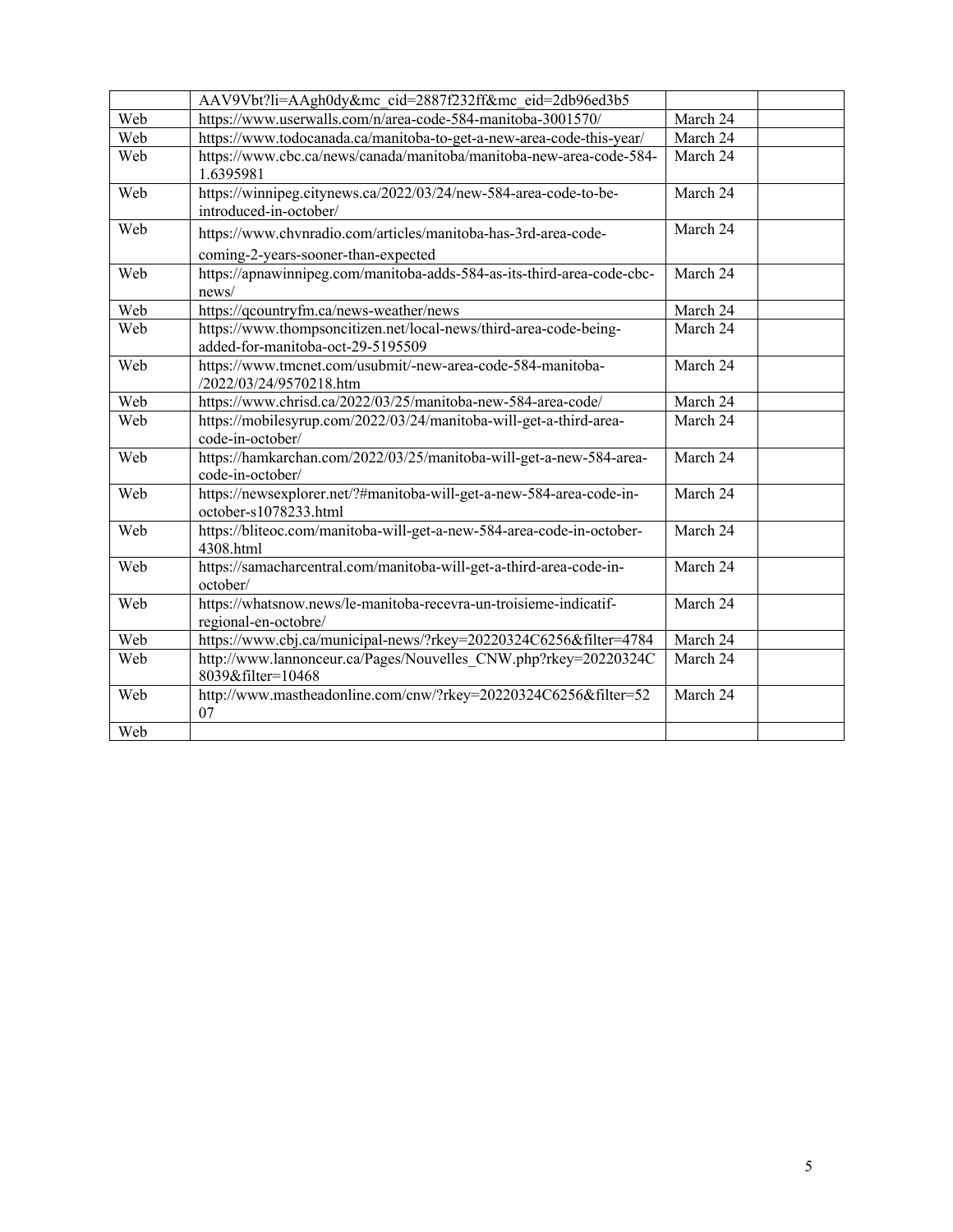### **PROGRESS REPORT INDIVIDUAL CARRIERS**



| Date                  | <b>Tactics</b>                 | <b>Target</b>                |
|-----------------------|--------------------------------|------------------------------|
| <b>MARCH 2022</b>     | Information available on       | All Bell and BellMTS         |
|                       | bell.ca and bce.ca             | customers                    |
| APRIL, SEPTEMBER 2022 | <b>Internal Communications</b> | Frontline customer care reps |
|                       |                                | (consumer and business)      |
| MAY, SEPTEMBER 2022   | Bill messages and customer     | Residential & business       |
|                       | notifications                  | customers in Manitoba        |

## **Q ROGERS**

| Date                  | <b>Tactics</b>                 | <b>Target</b>             |
|-----------------------|--------------------------------|---------------------------|
| June 18-July 17, 2022 | Postpaid: Bill message to all  | Rogers and Fido customers |
|                       | customers in the relevant area | (consumer and business)   |
|                       | promoting the introduction of  |                           |
|                       | the new area code.             |                           |
| <b>JUNE 22, 2022</b>  | Pre-paid: SMS to customers in  | Rogers, Fido and Chatr    |
|                       | relevant area promoting the    | customers (consumer and   |
|                       | introduction of the new area   | business)                 |
|                       | code.                          |                           |
| <b>JUNE, 2022</b>     | Notify frontline customer care | Rogers, Fido and Chatr    |
|                       | agents responding to customer  | customer care agents      |
|                       | inquiries about the new area   | (consumer and business)   |
|                       | code in anticipation of        |                           |
|                       | questions from customers.      |                           |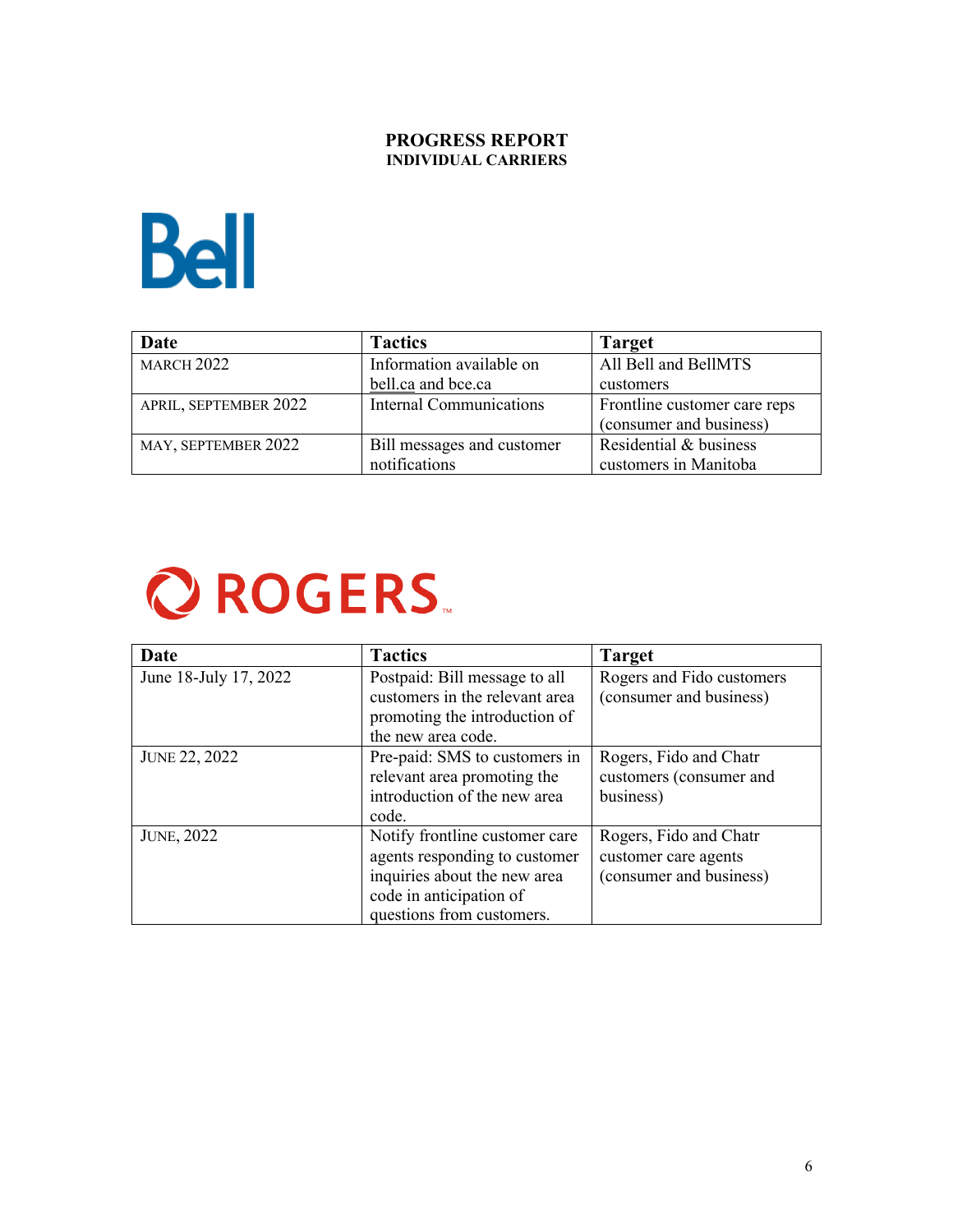

| Date             | <b>Tactics</b>        | <b>Target</b>         | <b>Status</b>      |
|------------------|-----------------------|-----------------------|--------------------|
| March 2022       | Information available | All Manitoba          | Complete March     |
|                  | on telus.com website  | customers             | 2022               |
| April, September | Internal messaging    | Front line agents     | April complete     |
| 2022             |                       | (Business and         |                    |
|                  |                       | Consumer)             |                    |
| April, September | Bill message          | All Manitoba Business | April in progress, |
| 2022             |                       | customers             | due to complete    |
|                  |                       |                       | April 30           |



| Date       | <b>Tactics</b>     | Target                 |
|------------|--------------------|------------------------|
| March 2022 | Internal message   | Customer care/sales    |
| March 2022 | website            | All customers          |
| April 2022 | Email notification | All Manitoba customers |



| Date                    | <b>Tactics</b>                                  | <b>Target</b>               |
|-------------------------|-------------------------------------------------|-----------------------------|
| May 2022                | Information available on<br>provtel.com website | All Manitoba customers      |
| June, July, August 2022 | Notice included with invoice                    | ALL customers across Canada |